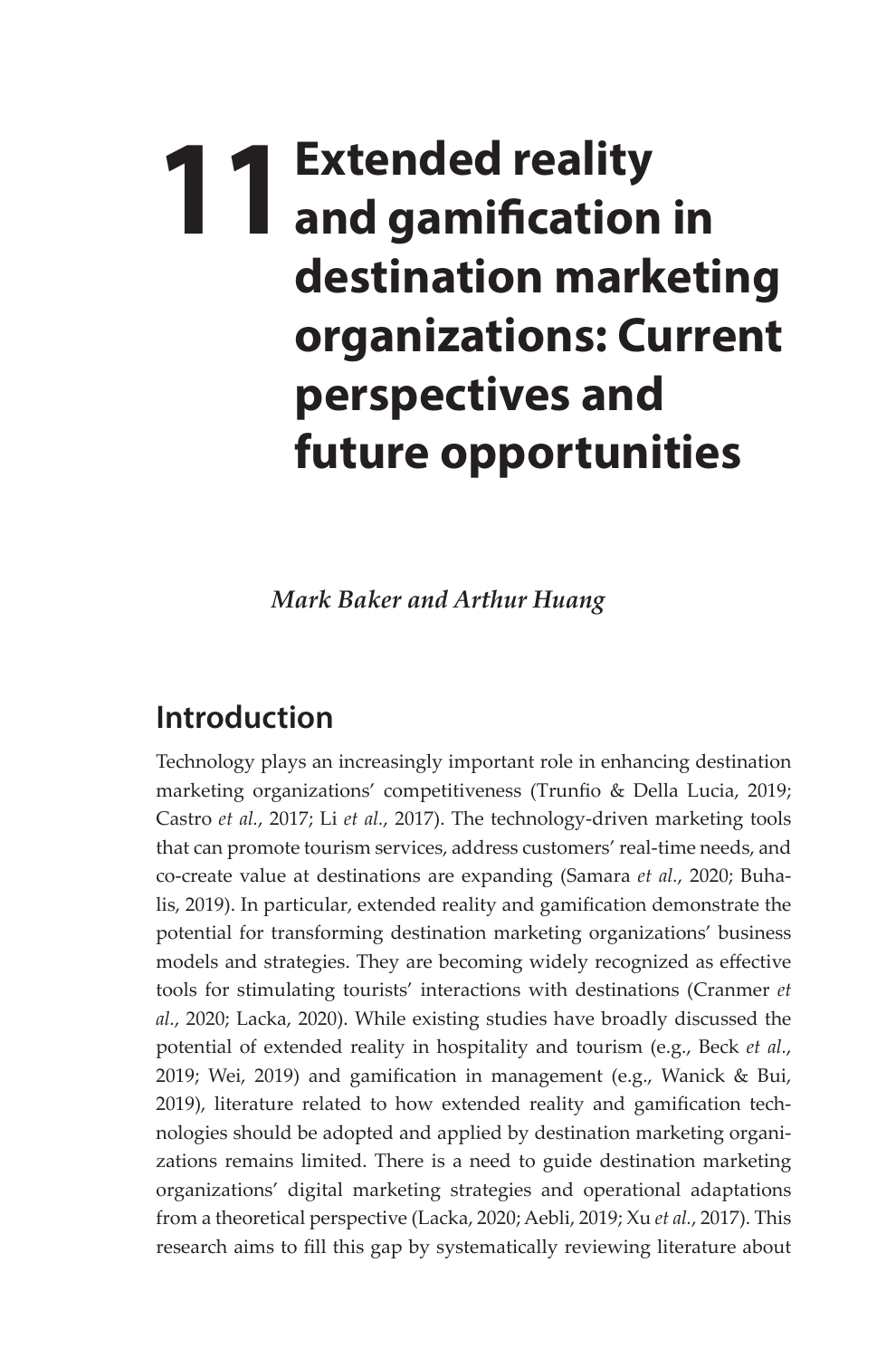extended reality and gamification in destination marketing to uncover how such technologies are being applied and evaluated.

## **Literature review**

DMOs serve the dual purpose of marketing and managing destinations to attract and satisfy visitors worldwide; however, DMOs face significant challenges regarding how their value is perceived (Reinhold *et al.*, 2019). Criticism regarding destination marketers' struggles to adapt to the continually transforming tourism market is not a new phenomenon (Sheehan *et al.*, 2016); their utility is approaching an inflection point where they must evolve to survive (Pike, 2016; Reinhold *et al.*, 2015). Since their inception, the responsibilities of DMOs have expanded (Pike & Page, 2014). DMOs must adapt to satisfy visitors, strive toward sustainable methods, and ensure destinations' long-term competitiveness (Pearce, 2016). As the technological tools and tourists change, so too must the strategies of destination marketers.

Marketers must understand the fundamental differences between the behaviors, attitudes, and demographic characteristics of different groups (Reisenwitz & Fowler, 2019) to successfully reach each cohort by utilizing the most effective methods (Hamed, 2017). For DMOs, it is suitable to define groups or cohorts by using generational parameters (Reisenwitz & Fowler, 2019). Previously, people belonging to the Baby Boomer generation (born 1946-1964) (Patterson & Pegg, 2009) and Generation X (born 1965-1979) (Goh & Lee, 2018) served as the primary targets for marketing efforts within the tourism industry (Reisenwitz & Fowler, 2019; Patterson & Pegg, 2009). However, the focus must now shift from the Baby Boomers and Generation X to Generation Y, known as the Millennials (born 1980- 1994). Millennials are more technologically savvy than their predecessors, and they rely on digital information and technology for travel planning significantly more than Generation X (Reisenwitz & Fowler, 2019). Given that Generation Z or iGen (born 1995-2009) will succeed the Millennials, DMOs must attempt to remain on the cutting edge and apply state-of-theart technologies now more than ever (Goh & Lee, 2018). DMOs must evolve by revamping their products, services, and models to meet the needs of the more technologically literate and dependent generations (Hamed, 2017). Innovative technologies present DMOs with numerous opportunities to engage with their target markets in unique ways (Li *et al.*, 2017). Destination marketers need to embrace the advancements in technology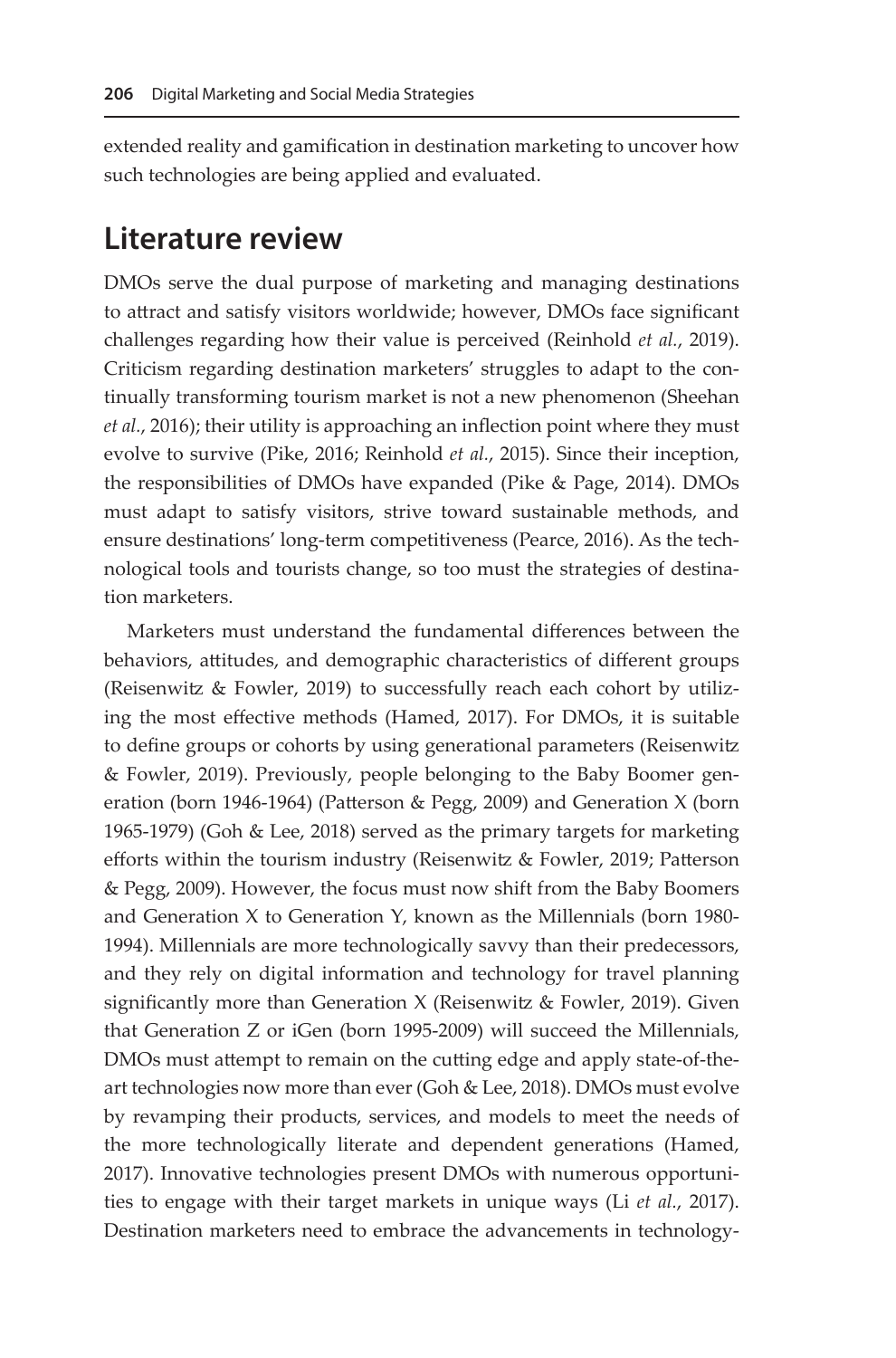based visualization techniques to succeed in the digital era (An *et al.*, 2021). Extended reality technologies particularly demonstrate significant promise for destination marketing (Lee *et al.*, 2020; Marasco *et al.*, 2018).

## **Extended Reality (XR) and Gamification**

Extended reality (XR) refers to various types of immersive technologies that rely on virtual and physical environments, including mixed reality (MR), augmented reality (AR), augmented virtuality (AV), and virtual reality (VR) (Kwok & Koh, 2020; Ludlow, 2015). MR focuses on bridging the gap between reality and virtuality, where AR and AV are categorized (González *et al.*, 2021). AR projects computer-generated (virtual) content onto the real-world environment (Cranmer *et al.*, 2020; Yung & Khoo-Lattimore, 2019). For example, the AR game Pokémon Go projects Pokémon into users' real-world environments by using phones' cameras to capture the real-world environment and presents the digital augmentation via the phones' screen displays. AV is essentially the inverse of AR. AV projects real-world objects into virtual worlds (González *et al.*, 2021; Guo *et al.*, 2020), which can help train individuals while safely simulating stressful conditions, such as performing emergency maintenance tasks (Neges *et al.*, 2018). VR fully immerses users in virtual worlds that may simulate realworld environments or produce novel fantasy worlds (Araiza-Alba *et al.*, 2021; Makransky *et al.*, 2019). For instance, VR video games may involve users wearing head-mounted devices that fully cover their eyes. Their only view is that of a screen that presents them with an entirely virtual environment. Sound is supplied via headphones, which immerses users in experiences more fully. Additionally, users may interact with the virtual world via handheld controllers or stationary treadmills designed explicitly for user-controlled movements in virtual environments (e.g., Omni by Virtuix). XR technology has become more ubiquitous and viable (El-Jarn & Southern, 2020). It can be applied for various purposes, including training, safety, maintenance (Doolani *et al.*, 2020), education, and entertainment (Lalos *et al.*, 2020).

While XR can be utilized for practical purposes, XR experiences can also be gamified. Moreover, tourists' experiences can be gamified (Abou-Shouk & Soliman, 2021), even without any XR technology. Gamification is commonly defined as the inclusion of gaming elements in non-gaming contexts (Jahn *et al.*, 2021; Schöbel *et al.*, 2020). Deterding *et al.* (2011) propose the following five game design elements: interface (levels, leaderboards, badges); patterns/mechanics (limited time and resources, taking turns); principles/